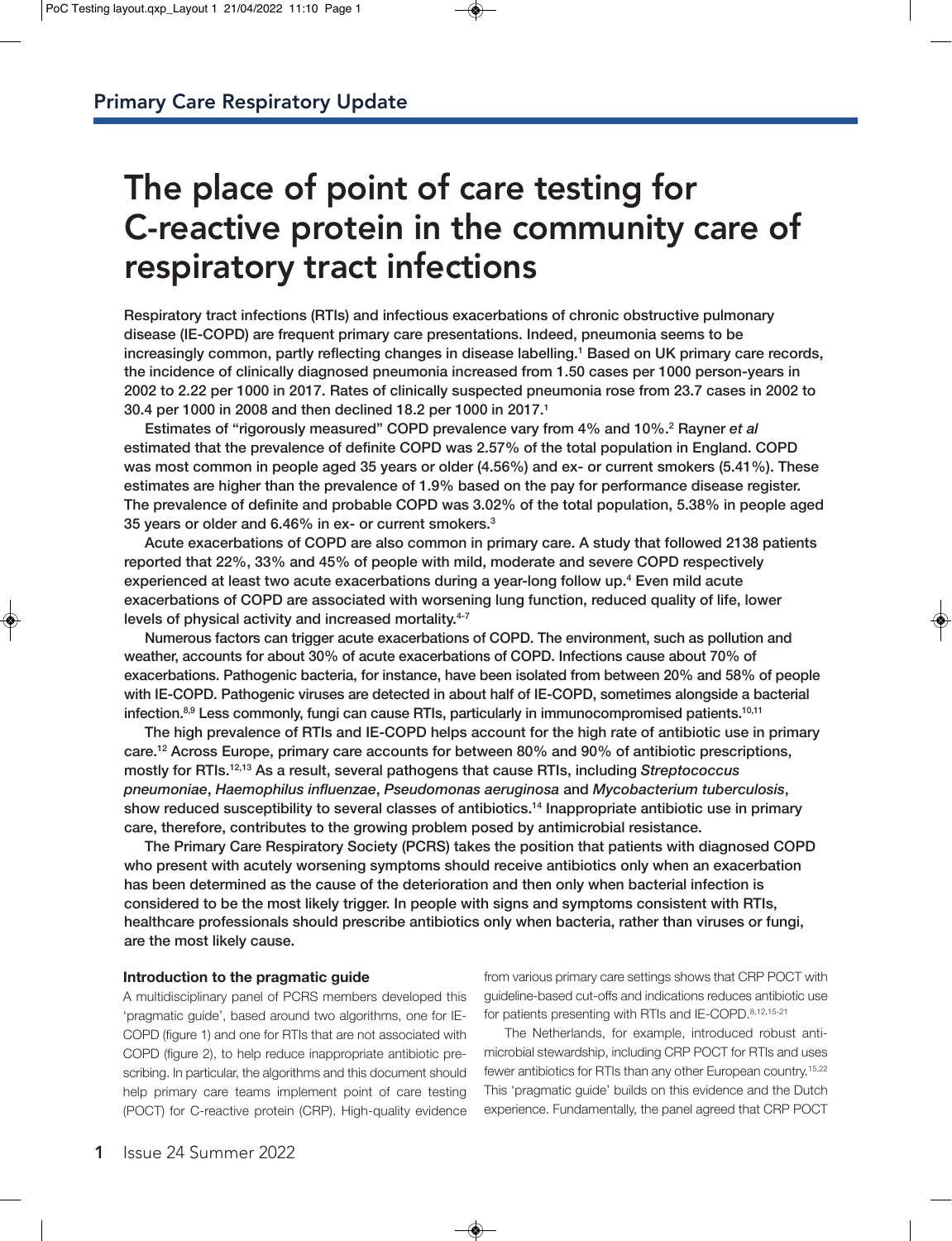

addresses clinical uncertainty to support not prescribing antibiotics in appropriate low-risk patients. Conceptually, using CRP POCT to guide antibiotic use is similar to using fractional exhaled nitric oxide to guide asthma diagnosis. The panel also agreed that CRP POCT can educate and reassure patients that antibiotics are not needed.

# **Biological background**

In 1930, Tillet and Francis reported that serum from people infected with *S. pneumoniae* contained a protein that could precipitate the C polysaccharide in bacterial cell walls. Levels of CRP, an acute phase reactant, rose in the early stages of *S. pneumoniae* infection.23,24 Studies since then revealed that CRP has several actions that help initiate and sustain innate immune and inflammatory responses, such as activating the classical complement pathway, stimulating phagocytosis and binding to immunoglobulin receptors.<sup>24</sup>

CRP is a pattern recognition molecule. In other words,

CRP binds to specific molecular arrangements that are either exposed during cell death or present on the surfaces of pathogens. Levels of CRP, which is synthesised predominately by hepatocytes, increase within hours of tissue injury or infection and can rise more than 1000-fold during acute inflammation.<sup>24</sup> In addition to acting as a marker of bacterial infection,<sup>24</sup> increased baseline CRP levels are associated with early mortality and increases in exacerbations and hospitalisation in people with stable COPD.<sup>25</sup> This may partly reflect the systemic, musculoskeletal sequalae of COPD.25

## **Evidence base**

The PCRS believes that using CRP POCT in primary care may help reduce unnecessary prescribing of antibiotics by enabling a more considered diagnostic approach to people with suspected IE-COPD (figure 1) and RTIs (figure 2). Not only will a more considered diagnostic approach slow the spread of antibacterial resistance, but fewer people will experience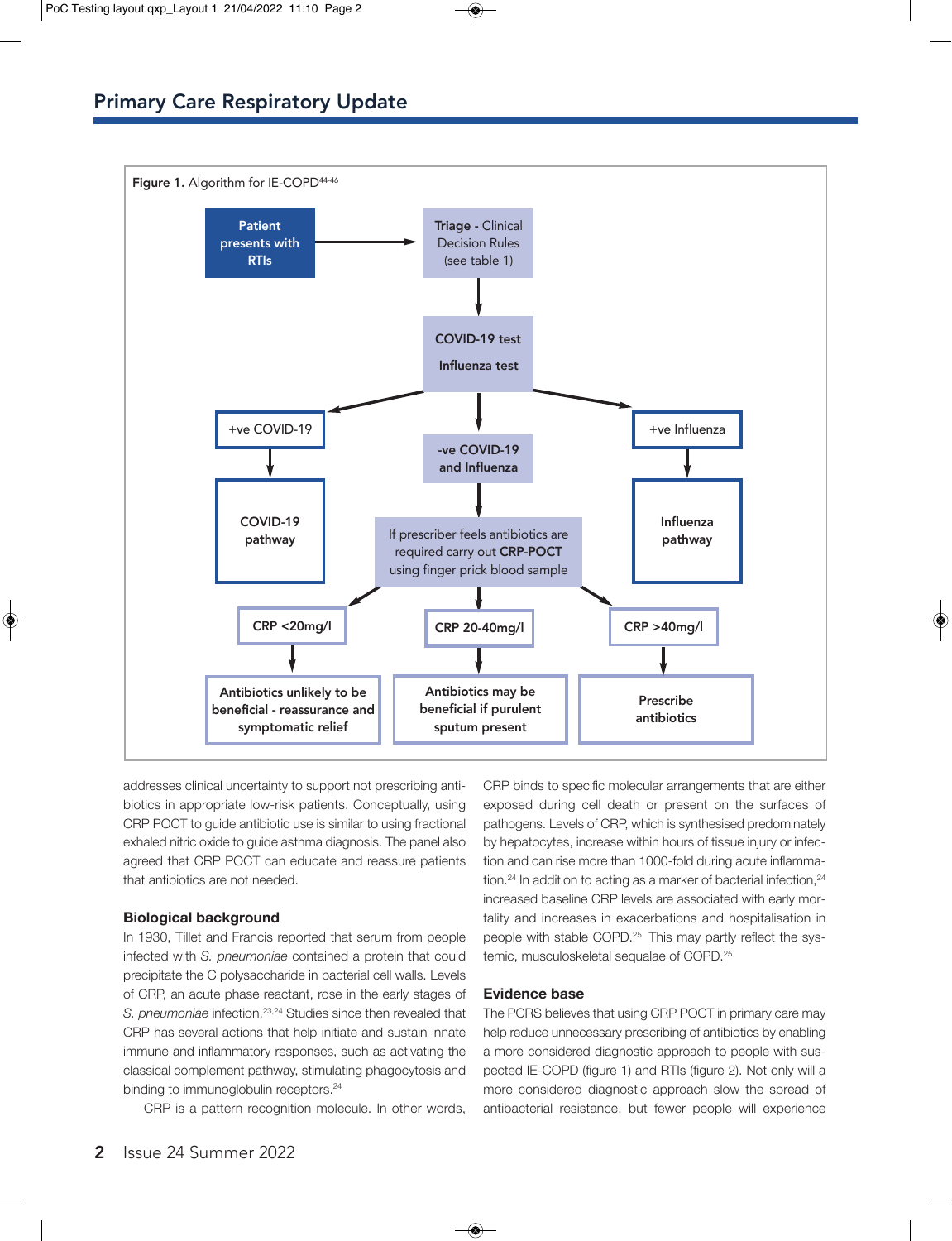

avoidable adverse events. For instance, beta-lactam antibiotics, such as amoxicillin, can cause: hypersensitivity reactions, including anaphylactic shock; changes to the gut microbiota allowing the overgrowth of pathogenic bacteria (eg *Clostridium difficile*); gastrointestinal disturbances; and nephrotoxicity with some cephalosporins (eg cefradine).26

A comprehensive review of the evidence supporting the use of CRP POCT in primary care to reduce unnecessary prescribing of antibiotics in people with IE-COPD and for RTIs is outside the scope of this pragmatic guide. Cooke *et al* offer a comprehensive overview.15 The following examples, however, typify the evidence.

The PACE study analysed 653 patients who presented with acute exacerbations of COPD to 86 general practices in England and Wales. CRP-guided decisions reduced antibiotic prescribing and use, without any evidence of harm. Compared with usual care, 69% fewer patients in the CRP group reported using antibiotics: 77.4% and 57.0% respectively. Fewer pa-

tients in the CRP-guided group than in the usual-care group received an antibiotic prescription at the first consultation (47.7% and 69.7% respectively; adjusted odds ratio 0.31) and during the first four weeks of follow-up (59.1% and 79.7% respectively; adjusted odds ratio 0.30). After two weeks of follow-up, a statistically significant mean difference in the total score on the Clinical COPD Questionnaire, which evaluates health status in COPD patients, favoured the CRP-guided group.19

A study from South-East Asia randomised 2410 febrile patients attending primary care to usual care or to receive antibiotics if the CRP concentration exceeded either 20 mg/l or 40mg/l. By day 5, 39% of controls were prescribed an antibiotic, compared with 36% and 34% of those in the 20 mg/l and 40mg/l groups respectively. Allowing for confounders, patients in the 20 mg/l or 40mg/l groups were 14% and 20% respectively less likely be prescribed an antibiotic, although only the latter reached statistical significance. One patient (in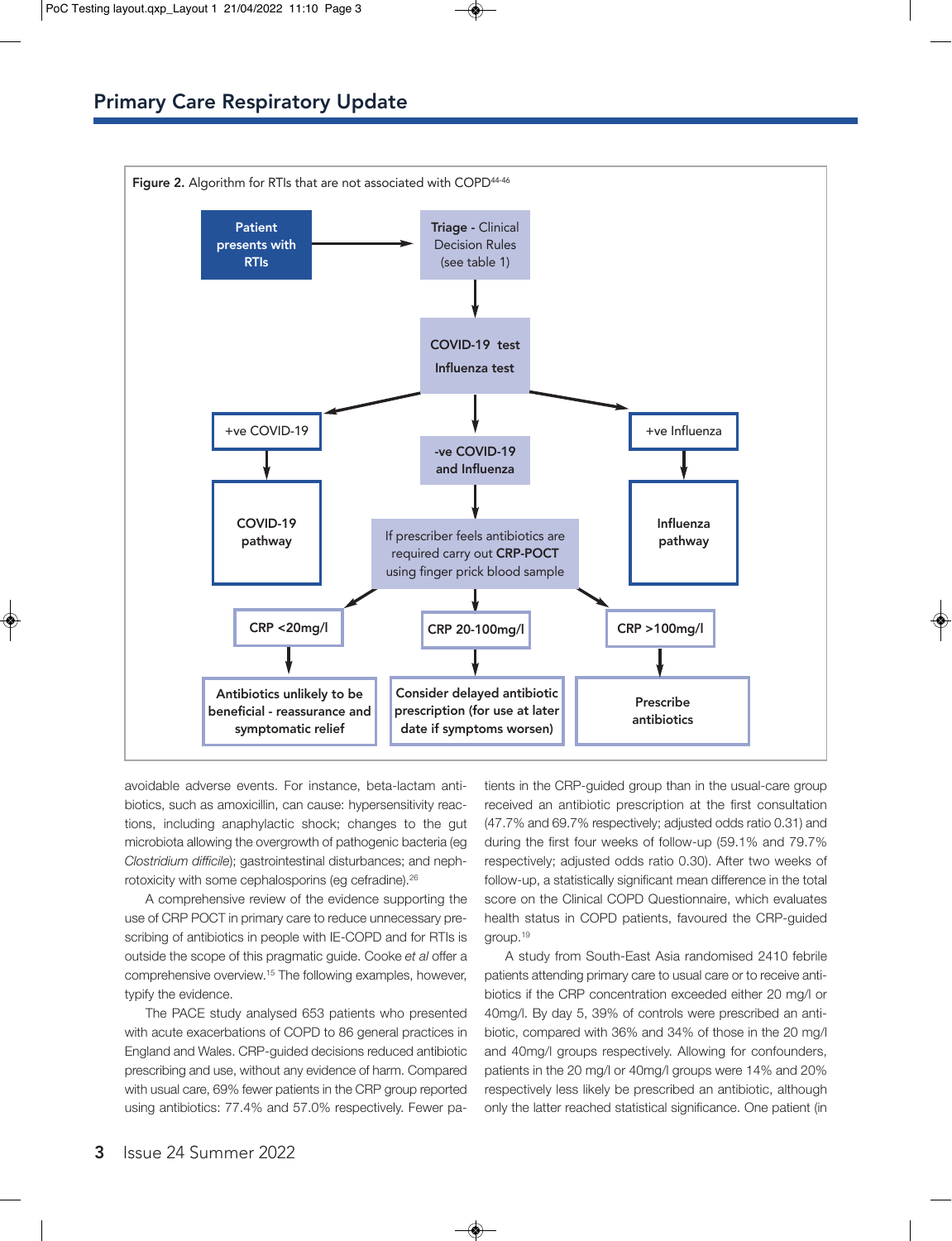the 20 mg/l group) developed a serious adverse event (hospital admission) that was considered to be possibly related to the study.<sup>17</sup>

An audit from Spain found that GPs who could not access CRP testing prescribed antibiotics to significantly more patients (57.4%) than when guided by CRP (45.7%). In addition, GPs using POCT attached less weight to clinical criteria of infection and felt more confident not prescribing antibiotics despite patients' requests.20

Generally, healthcare professionals and patients are satisfied with diagnostic pathways for IE-COPD and RTIs that encompass CRP POCT irrespective of whether antibiotics are prescribed. Telephone interviews with 20 patients presenting with acute exacerbations of COPD and 20 primary care staff involved in the PACE study revealed that patients and clinicians felt that CRP POCT helped guide decisions about whether or not to prescribe antibiotics. Clinicians reported that CRP POCT enhanced their confidence in antibiotic prescribing decisions, reduced ambiguity around clinical decisions and aided patient education and communication.<sup>27</sup>

Opinions differed, however, regarding the place of CRP POCT in the diagnostic pathway. Some clinicians felt that CRP POCT should form part of the routine diagnostic work up of people presenting with acute exacerbations of COPD. Others felt that using CRP POCT is most appropriate when there is uncertainty about whether to prescribe antibiotics. The PCRS panel also differed in this regard and the algorithms in figures 1 and 2 reflect a consensus. The PCRS panel agreed with the PACE study's conclusion that "GPs should consider adopting CRP POCT in the routine management of acute exacerbations of COPD, but commissioning arrangements and further simplification of the point-of-care test need attention to facilitate this."27

# **Using CRP POCT in primary care** Clinical decision rules

Until the advent of CRP POCT, patients who presented with signs and symptoms (table 1) consistent with possible RTI or IE-COPD were diagnosed and treated empirically, based on, for example, sputum colour.<sup>9</sup> The PCRS panel felt that a chart could help promote consistent sputum evaluation. An example of such a chart can be viewed in the article by Channa, Gale and Lai *et al*, Colour vision deficiency and sputum colour charts in COPD patients: an exploratory mixed-method study (https://rdcu.be/cJJrK).28

In one study, for instance, coloured sputum was reported in 97.9% of 4089 samples from COPD patients with an acute exacerbation, while 46.4% were culture-positive for bacteria. Several factors predicted a positive bacterial culture including sputum purulence, which is more subjective than colour, increased dyspnoea, male sex and no fever. Sputum colour, however, emerged as the strongest predictor. Green (58.9% of samples) or yellow (45.5%) sputum samples were more likely to yield bacteria than rust-coloured (38.9%) or clear or white (18.4%) sputum. Green or yellow sputum showed a sensitivity of 94.7% and a specificity of 15.0% for the presence of bacteria compared with clear or white sputum. Sputum colour does not, however, necessarily predict the need for antibiotics.9

Other signs and symptoms can support an empirical diagnosis of IE-COPD and RTIs. For example, Htun and colleagues reported, based on a meta-analysis of 13 articles, the clinical features with the best pooled positive likelihood ratios for pneumonia among adults in primary care were: respiratory rate ≥20 per minute (3.47); temperature ≥38°C (3.21); pulse rate >100 per minute (2.79); and crackles on auscultation (2.42).10 A systematic review of 11 randomised controlled trials and 8 non-randomised controlled studies encompassing

#### **Table 1: Clinical signs and symptoms that indicate possible bacterial causes of RTI or IE-COPD**

Chest crackles: In people with raised temperature, chest crackles could indicate the need for antibiotics irrespective of CRP levels

Cough: prescribers should exclude post-infective cough

History of recent antibiotic use

Increased breathlessness

Oxygen saturation <95%

Possible fever (≥38°C); viral infections are more likely than bacterial pathogens to cause a fever

Raised heart rate >100 beats per minute

Raised respiratory rate ≥20 breathes per minute

Sputum colour (especially green or yellow)

Based on a consensus of the PCRS panel and Htun and colleagues<sup>10</sup>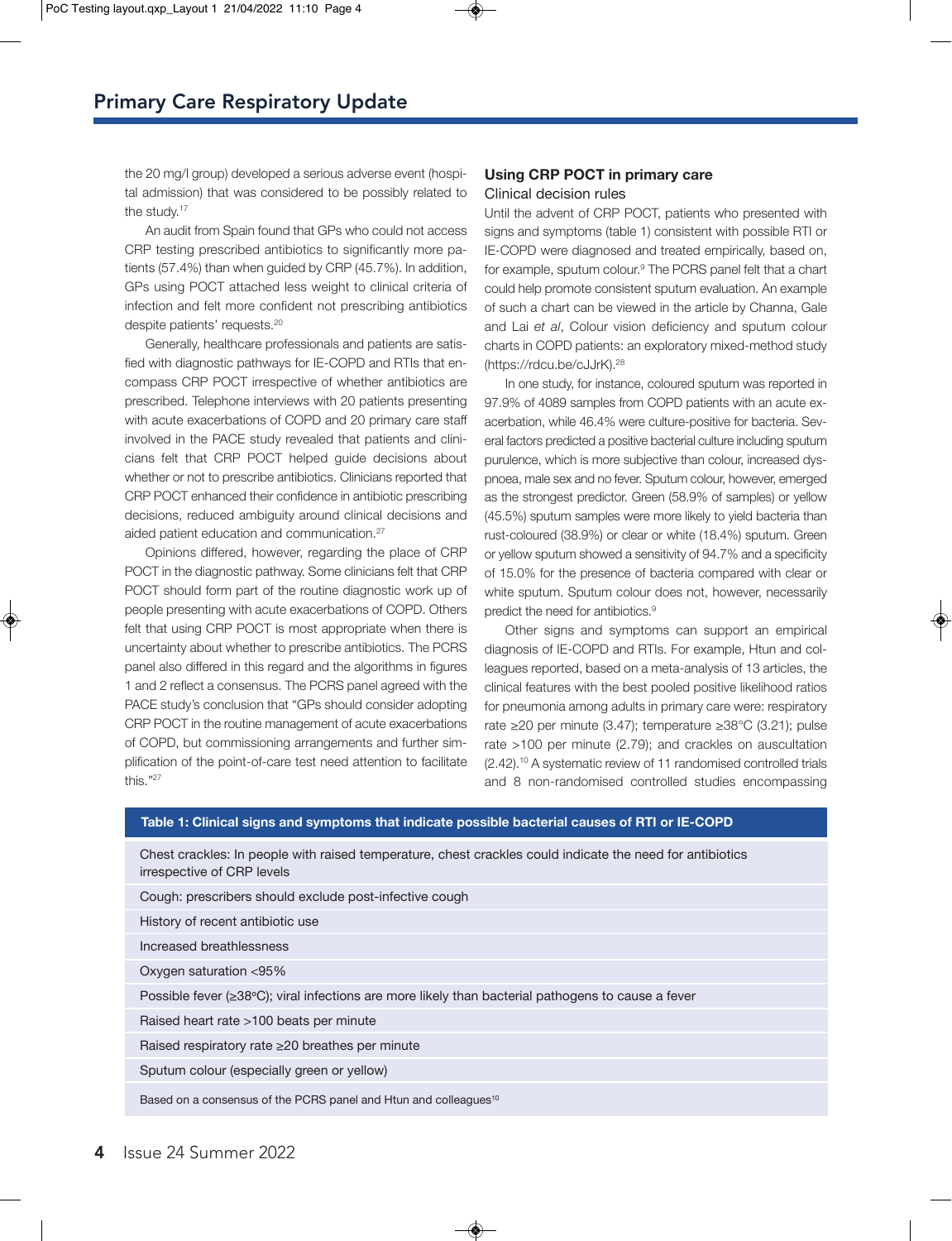|                               | <b>Confusion</b>                 | <b>Urea</b><br>$>7$ mmol/l            | <b>Resp Rate</b><br>>30/min  | Low systolic BP<br>$<$ 90mmHg<br>Diastolic <60mmHg | Age<br>>65 years      |                                |
|-------------------------------|----------------------------------|---------------------------------------|------------------------------|----------------------------------------------------|-----------------------|--------------------------------|
| <b>CURB 65</b>                | $^{+}$                           | $^{+}$                                | $^{+}$                       | $^{+}$                                             | $^{+}$                |                                |
| <b>CRB 65</b>                 | $^{+}$                           |                                       | $^{+}$                       | $^{+}$                                             | $^{+}$                | Temp                           |
|                               | Inter-<br>subcostal<br>recession | <b>Illness</b><br>duration<br><4 days | Vomiting in<br>last 24 hours | Wheeze present                                     | Age<br>$<$ 2 years    | $>37.8$ in<br>last 24<br>hours |
| <b>STARWAVe</b><br>(children) | $+$                              | $+$                                   | $+$                          | $+$                                                | $+$                   | $+$                            |
|                               | Pulse rate<br>>100/min           | Crackles                              | Resp Rate<br>>20/min         | Pro-Calcitonin                                     | C-Reactive<br>Protein | >38                            |
| <b>HTun</b>                   | $+$                              | $+$                                   | $+$                          | $+$                                                | $^{+}$                | $^{+}$                         |

16,064 patients concluded that CRP POCT in ambulatory care reduced immediate antibiotic prescribing by 19%. Including guidance on antibiotic prescribing based on the CRP level reduced immediate antibiotic prescribing by 32% in adults and 44% in children. 21

Clinical decision rules (figure 3) encompass a number of signs and symptoms that indicate whether people with RTI require hospitalisation.15,28,29 The CRB-65 rule, for example, includes confusion, respiratory rate, blood pressure and age to predict whether a person with pneumonia is probably suitable for home treatment or needs hospital referral.<sup>28</sup> A metaanalysis of 14 studies reported that CRB-65 accurately stratifies pneumonia severity and 30-day mortality when applied to hospitalised patients. In the community, however, CRB-65 appears to over-predict the probability of 30-day mortality especially in people at low (relative risk [RR] 9.41) and intermediate (RR 4.84 risk) as well as, to a lesser extent, high (RR 1.58) risk.29

Another clinical decision rule, STARWAVe, aims to improve antibiotic use in children who present with acute RTI and cough, by scoring: illness duration; temperature; age; intercostal or subcostal recession; wheeze; asthma; and vomiting. STARWAVe distinguishes children at very low, normal and high risk of hospital admission for RTI. STARWAVe also guides antibiotic use in children at very low risk of admission by reducing clinical uncertainty. The authors argue that halving antibiotic prescriptions in children at very low risk, staying unchanged in those at normal risk and increasing to 90% in those at high risk would reduce overall antibiotic prescribing by 10%, which, they point out, is a similar to the improvement with other antimicrobial stewardship interventions.30

Nevertheless, clinical decision rules still rely on non-specific clinical observations. Laboratory tests are associated with higher pooled positive likelihood ratios for pneumonia among adults in primary care than clinical signs and symptoms: procalcitonin >0.25 ng/ml (7.61) and CRP > 20 mg/l (3.76).10 This threshold differs, however, from that the panel suggests for starting antibiotics (>40 mg/l; figures 1 and 2).

During the PCRS panel's discussion, a grey area emerged in the case of COPD patients with purulent green sputum, but normal CRP POCT. The panel felt that most clinicians would prescribe antibiotics in this situation, but there is a lack of robust data. The panel also stressed that healthcare professionals should consider sputum culture testing early in the course of management to guide antibiotic choice and limit the spread of antimicrobial resistance driven by overuse of broadspectrum antibiotics.

#### Diagnostic work up

The PCRS panel agreed that a nasal antigen test or polymerase chain reaction should be used to exclude COVID-19 and influenza (figures 1 and 2) before considering other pathogens. In addition, when evaluating a patient with COPD experiencing worsening cough, breathlessness and other symptoms, healthcare professionals should consider all potential triggers including tobacco exposure, air quality, psychosocial factors, viruses and bacterial infection. CRP POCT should be performed if the prescriber feels that the presentation suggests bacterial infection as cause of a COPD exacerbation (figure 1) or antibiotics are needed for another RTI (figure 2).

The panel noted that in some circumstances (eg based on sputum purulence, auscultation, etc), antibiotics may be clinically indicated without CRP testing (table 1). CRP POCT will still be valuable in equivocal cases. Management depends on the CRP threshold and whether patients have RTI or COPD (figures 1 and 2).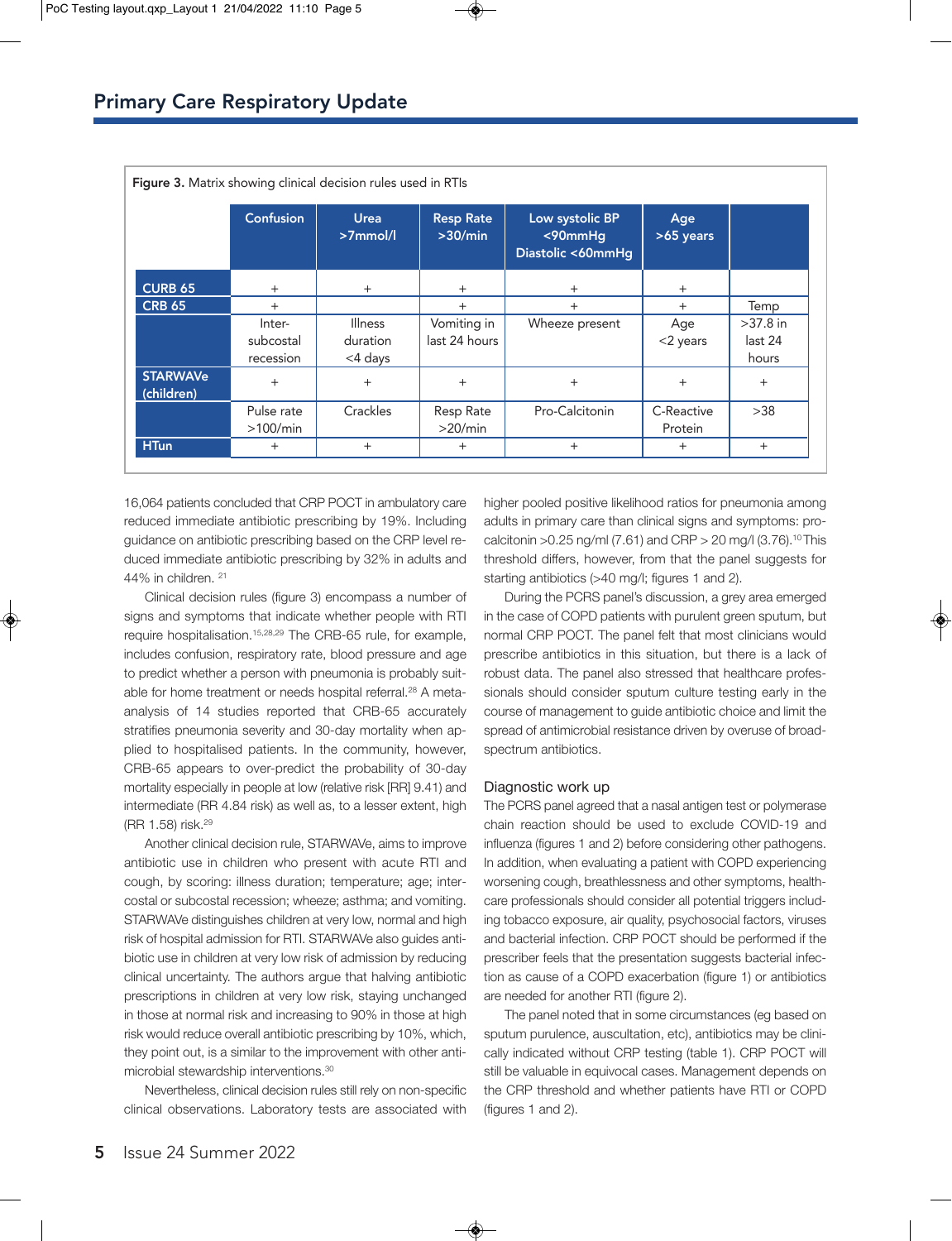#### Follow up

CRP POCT can inform follow up. For example, the PCRS panel concurred that if CRP levels do not change or increase further after 72 hours, the prescriber should consider whether the antibiotic is appropriate. The panel also suggested that prescribers could consider the underlying CRP levels in COPD patients with history of recurrent exacerbations and purulent sputum to discuss whether further courses of antibiotics are needed or alternative strategies are more appropriate.

## Patient education

The PACE study showed that clinicians felt that CRP POCT aided patient education and communication.27 The PCRS panel agreed, noting that the results of CRP POCT can be used as a patient education tool to facilitate shared decision making to determine whether antibiotics (bacterial exacerbation) or steroids (other causes of exacerbation) are the most appropriate treatment.

Healthcare professionals could also use the CRP POCT results to address other educational needs among patients and caregivers including, for example, the need for pulmonary rehabilitation and the early recognition of an impending exacerbation using sputum colour. The PCRS panel suggested that COPD rescue packs could include a sputum colour chart linked to advice about when to use antibiotics, which, currently, may not be used appropriately. Patients could, the panel suggested, visit a pharmacy offering CRP POCT to help decide if they need to use the antibiotics. In addition, improved communications skills could add value, such as by enhanced patient counselling, which, independently of CRP POCT, reduces inappropriate antibiotic use.31-34

#### **Overcoming barriers**

A wealth of high-quality evidence shows that using CRP POCT in patients presenting with symptoms of RTI can significantly reduce the unnecessary use of antibiotics given at the index consultation.15,21 The 2014 NICE guidelines for pneumonia for adults, which was withdrawn during the COVID-19 pandemic, included CRP POCT.<sup>35</sup> The PCRS panel noted, however, that numerous barriers potentially hinder implementation of CRP POCT in the management of RTIs and IE-COP. The panel stressed the value of considering new service models and performing a pilot study to determine the most effective and efficient way to implement CRP POCT into routine primary care practice.

#### Barriers related to healthcare setting

CRP POCT for IE-COPD (figure 1) and RTIs (figure 2) need to be implemented in the right setting, delivered to the right patients and used in the right way to support clinical decision making to

not prescribe antibiotics in appropriate low-risk patients. For instance, to realise economies of scale and an adequate caseload to ensure quality, the CRP POCT needs to be used routinely and regularly in GP practices, pharmacies, diagnostic hubs and nursing homes. The panel noted that some POCT platforms can be used for tests other than CRP, eg D-dimer (thrombosis) and HbA<sub>1c</sub> (diabetes), which may offer economies of scale.

The setting implementing CRP POCT needs to offer good accessibility for patients, particularly given the functional limitations of some people with COPD, such as those who experienced deconditioning during the COVID-19 pandemic. In one model, a GP prescribes the antibiotic and refers the patient to the pharmacy team, who measure CRP and issues the antibiotic if CRP is elevated. This model may, however, be appropriate only for patients experiencing milder exacerbations, those without marked deconditioning or both. Nevertheless, in 2022 NHS England and NHS Improvement issued guidance for commissioners and community pharmacies delivering NHS services for running POCT services.<sup>36</sup>

A prospective pilot study in a rural community pharmacy used CRP POCT to evaluate 44 patients presenting with RTIs. GPs referred 25 of these patients. After testing, six patients were referred to the GP, five allocated to 'watch and wait', while pharmacists offered 33 self-care advice. None of the 'watch and wait' and self-care patients revisited the pharmacy or their GP. Overall, 42 patients receiving the test reported that they would have otherwise visited the GP and would have expected antibiotics.<sup>36</sup> While promising, this was a pilot study with a relatively small population and the most appropriate setting may depend on location, such as rural versus urban. Further studies are, therefore, needed.

A system needs to be in place to ensure the results are fed-back to responsible healthcare professionals and recorded in the medical records. The system also need to take account of the increasing use of remote consultations, which may be a barrier to the use of CRP POCT. The panel felt that remote consultations are likely to persist for the foreseeable future.

#### Barriers related to staffing

Patients with possible IE-COPD or RTIs face a potential barrier accessing GPs in a timely fashion, especially given the pressures on the NHS arising from the COVID-19 pandemic. Limited work-force capacity, even aside from the pandemic, presents a barrier in terms of training (eg in using POCT equipment and clinical examination skills), reimbursement and having the staff to perform CRP POCT. Some centres have a relatively high staff turnover, which potentially exacerbates staffing issues. To help partly overcome barriers related to staffing, the panel suggested that CRP POCT could be encompassed by the increasing number of Clinical Support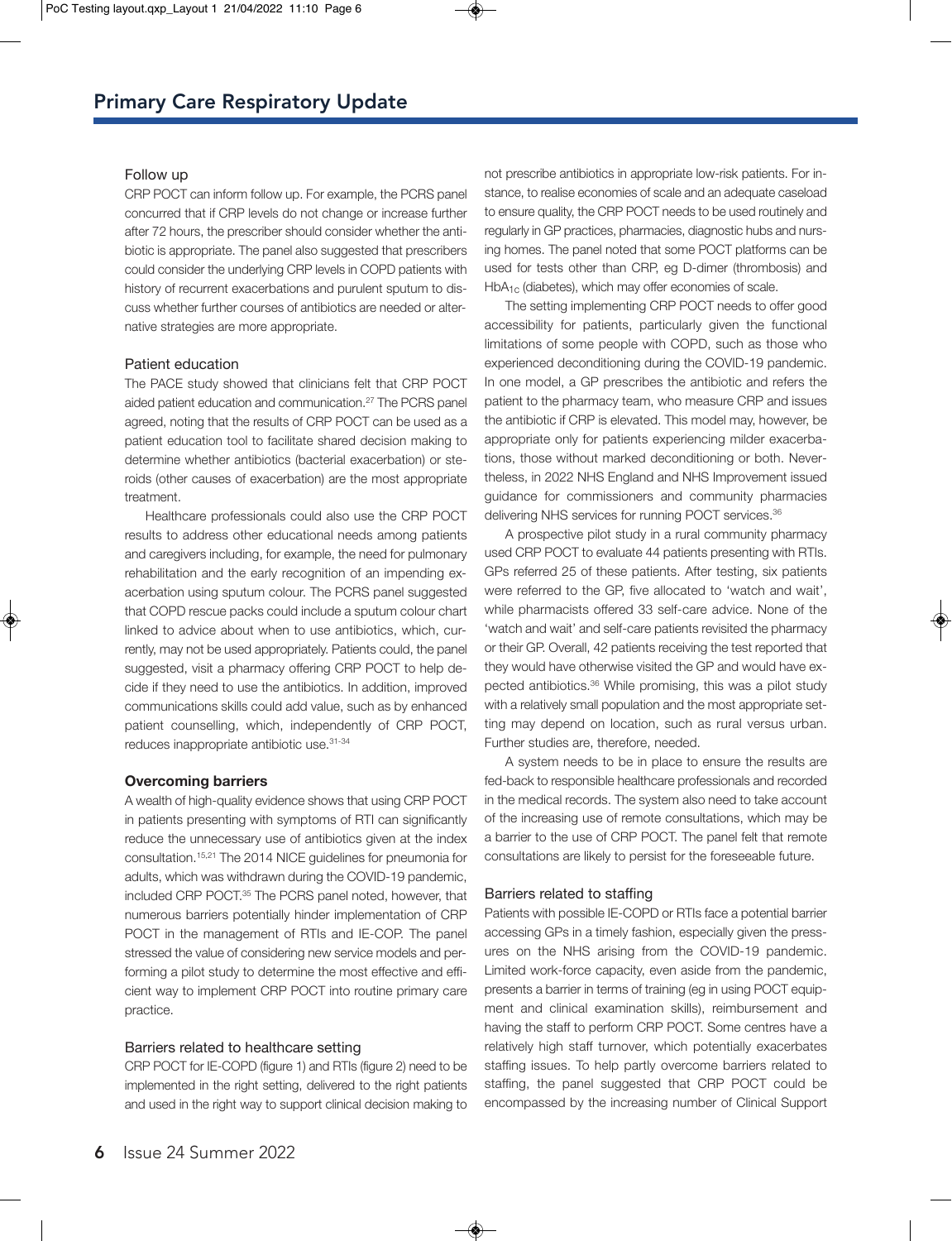Services, supported by an expansion of the range of healthcare professionals eligible to prescribe antibiotics.

## Barriers related to finance

Introducing CRP POCT is associated with upfront costs in terms of equipment, training and External Quality Assessment system. A negative or subthreshold CRP valve may also increase costs due to the greater need for inhaled therapies and step-up to triple therapy (inhaled corticosteroid, long-acting muscarinic antagonist and long-acting β2-agonist) in people with COPD. Reduced prescribing of antibiotics, costs associated side effects of antibiotics and contribution to antimicrobial resistance may offset some of the additional expenditure. For example, an analysis of the PACE study found that higher total medication costs during the 6 months after presentation (mainly a 5.4% increase in prescribing of inhaled medication in the CRP POCT arm) offset the reduced antibiotic costs at the initial consultation.<sup>37</sup>

Such findings are, however, sensitive to changes in the antibiotic regimen. A recent study reported that in people with COPD exacerbations, clinical cure and bacterial eradication did not differ significantly between short (five days or fewer) and long (six days or longer) courses of antibiotic. The authors suggest that shorter antibiotic courses may reduce antimicrobial resistance and may become first-line regimens for ambulatory COPD patients.38 While such changes may change the incremental cost-effectiveness, they do not change the other arguments for using CRP POCT to support not prescribing antibiotics in appropriate low-risk patients with IE-COPD or RTIs.

Improved diagnosis will also reduce healthcare encounters in primary care. CRP POCT is unlikely to impact hospitalisation rates, at least during a 6 month follow-up.19 CRP POCT is, however, likely to reduce unscheduled reattendance, which can help build the business case supporting implementation. The PACE study showed that CRP POCT was associated with 2.7% fewer COPD-related GP contacts.37

Considering COPD-related health-care costs only, CRP POCT was associated with similar costs as usual care in the PACE study: savings in healthcare resource use slightly offset the cost of £11.31 per CRP POCT. The mean incremental cost-effectiveness ratio was £222 for each 1% reduction in antibiotic consumption compared with usual care at 4 weeks. The cost per quality-adjusted life-year (QALY) gained at 6 months was £15,251,<sup>39</sup> suggesting that CRP POCT is cost effective. NICE uses a cost-effectiveness threshold of £20,000 to £30,000 per QALY for reimbursing new drugs.40

The PCRS panel concluded that primary care should work with diagnostic companies to introduce CRP POCT as costeffectively as possible, which may depend on the setting. Integrated Care Systems should introduce incentives to adopt CRP POCT and other innovative diagnostic processes as soon as practicable in routine primary care.

#### A pilot study could aid implementation

The PCRS panel recommended performing a pilot study to demonstrate the benefits of CRP POCT in terms of antibiotic prescribing, patient-reported outcomes and other measures. The pilot study could also explore how to overcome the barriers and offer a benchmark for future development. As part of this, the Medicine Management Team should work with diagnostic companies to identify the best model and CRP POCT system for a particular location. The panel suggested that identifying a local champion can help build a case for CRP POCT in primary care.

The panel noted that the OpenPrescribing website allows comparisons of antibiotic prescribing between practices in England. The pilot study should be based in a practice with at least one of the following to maximise patient enrolment: high users of antibiotics despite efforts to improve stewardship by the practice and local Medicine Management Team; a large cohort of COPD patients, which could be in areas of high socioeconomic deprivation; a large proportion of COPD patients attending accident and emergency departments; or a large proportion of COPD patients who frequently exacerbate.

#### **Future perspectives**

#### Political and managerial perspectives

The algorithms in figures 1 and 2 should help improve the integration of diagnostics into primary care, which aligns with government recommendations in the report *Rapid Diagnostics: Stopping Unnecessary Use of Antibiotics*. 41 The PCRS suggests that NICE should re-open the review of the current COPD management guideline and come to a position regarding the use of CRP POCT. The discussions should consider the growing body of high-quality data showing that testing can reduce unnecessary prescribing of antibiotics without compromising patient safety.8,12,15-21 Without national guidance, the PCRS panel expressed concern that the NHS could face 'postcode diagnostics' and, possibly, differences in antimicrobial resistance patterns.

The NHS should consider planning to integrate technological advances (eg artificial intelligence) into RTI diagnosis to further reduce inappropriate use of antibiotics. The panel also noted that encouraging the use of CRP POCT aligns with the current pan-national environmental agenda by reducing the carbon footprint associated with antibiotic production and minimising environmental contamination with antibiotics and environmental levels of multidrug resistant bacteria.<sup>42,43</sup> Indeed, antibiotics and other pharmaceuticals account for 65% of primary care's greenhouse gas emissions.43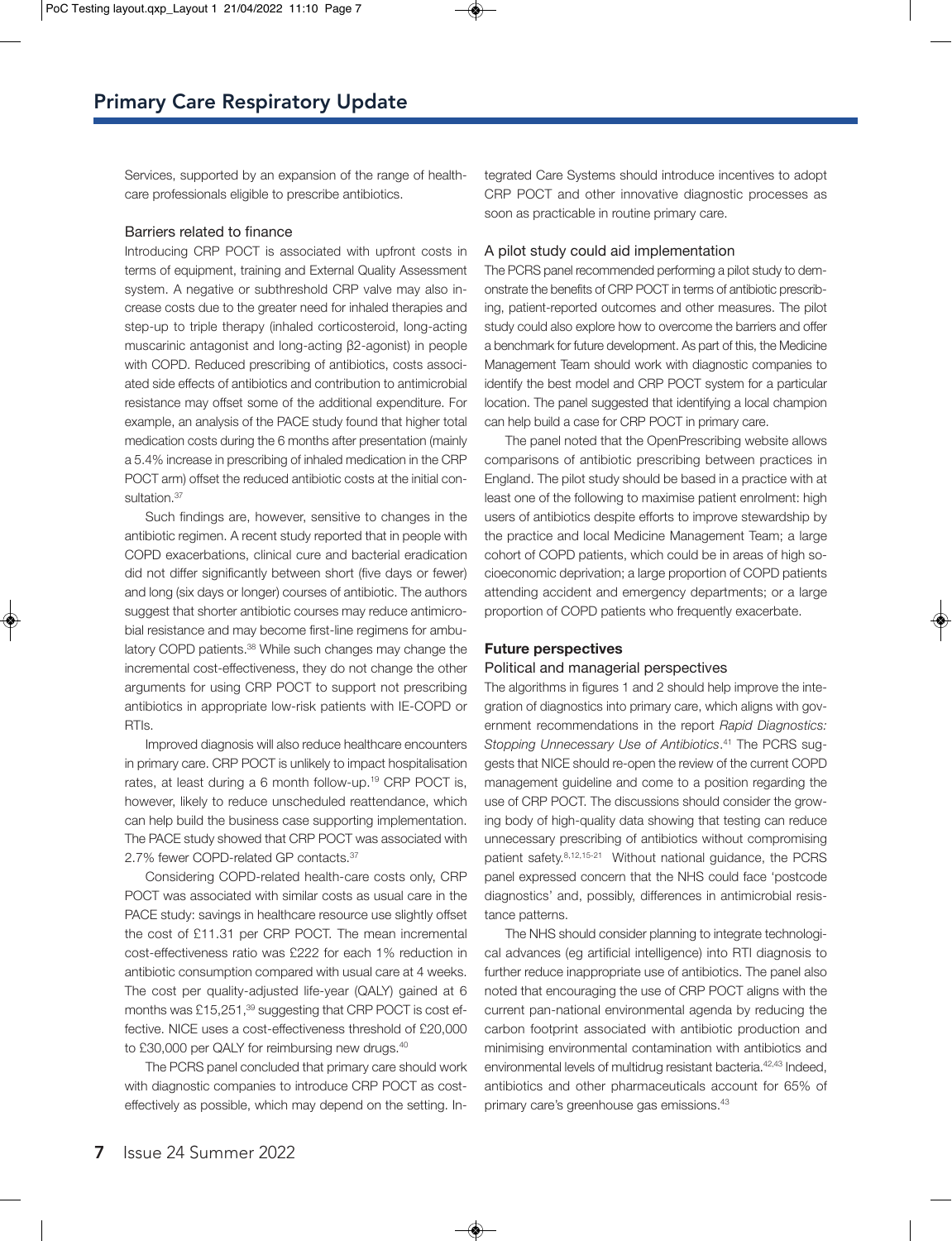### Further research

The panel identified numerous areas for further research, including characterising cost-effectiveness encompassing the costs of antibiotics, changes in drug costs and the cost of antimicrobial resistance. Studies should, for example, characterise the proportion of patients with IE-COPD who subsequently develop exacerbations with 'resistant' bacteria in those managed based on CRP POCT compared with usual care. Economic analyses could also estimate the indirect costs associated with IE-COPD, RTI and antimicrobial resistance, such as absenteeism, presentism and environmental footprint.

Future studies also need to characterise the place of CRP POCT in the management of paediatric RTIs and the least distressing way to obtain a sample from children and adults with needle phobia. Capturing real-world epidemiologic data on the proportion of patients with a COPD exacerbation who have microbiologically confirmed bacterial infection at the various CRP levels could facilitate implementation and decision making. Finally, there is a pressing need to assess long-term outcomes associated with timely appropriate management and early referral to palliative care, the long-term implications for service utilisation and distinguishing true and frequent exacerbators from patients who need a different management approach.

#### **Summary**

RTIs and IE-COPD are common in primary care, which partly accounts for the high rate of antibiotic use in this setting. Historically, patients presenting with signs and symptoms that indicate possible RTI or IE-COPD were diagnosed and treated empirically.<sup>9</sup> While valuable, clinical decision rules rely on non-specific observations. Laboratory tests allow more accurate predictions for pneumonia among adults in primary care with than clinical signs and symptoms.10 Increasing evidence shows that CRP POCT with guideline-based cut-offs and indications reduces antibiotic use for patients presenting with RTIs and IE-COPD.8,12,15-20 There is, however, a need for further research and analyses as well as co-ordinated action from local and nation policy makers. In the meantime, the PCRS hopes that this pragmatic guide will encourage the use of CRP POCT to support not prescribing antibiotics in appropriate low-risk patients. The PCRS anticipates that implementing the suggestion in this review will contribute to slowing the spread of antimicrobial resistance and improving management of these common conditions.

**The production of this (these) resource(s) have been funded by an educational grant from LumiraDx Ltd. The sponsor has had no input to the content of this(these) articles and editorial control rests exclusively with PCRS.**

#### **References**

- Sun X, Douiri A, and Gulliford M. Pneumonia incidence trends in UK primary care from 2002 to 2017: population-based cohort study. *Epidemiology and Infection* 2019;**147**:e263
- 2. Halbert RJ, Isonaka S, George D *et al*. Interpreting COPD prevalence estimates: what is the true burden of disease? *Chest* 2003;**123**:1684-92
- 3. Rayner L, Sherlock J, Creagh-Brown B *et al*. The prevalence of COPD in England: An ontological approach to case detection in primary care. *Respiratory Medicine* 2017;**132**:217-225
- 4. Hurst JR, Vestbo J, Anzueto A *et al*. Susceptibility to exacerbation in chronic obstructive pulmonary disease. *New England Journal of Medicine* 2010;**363**: 1128-1138
- 5. Ko FW, Chan KP, Hui DS *et al.* Acute exacerbation of COPD. *Respirology* 2016; **21**:1152-1165
- 6. Donaldson GC, Seemungal TA, Bhowmik A *et al*. Relationship between. exacerbation frequency and lung function decline in chronic obstructive pulmonary disease. *Thorax* 2002;**57**:847-52
- 7. Soler-Cataluña JJ, Martínez-García MÁ, Sánchez LS *et al*. Severe exacerbations and BODE index: Two independent risk factors for death in male COPD patients. *Respiratory Medicine* 2009;**103**:692-699
- 8. Bates J, Francis NA, White P *et al*. General practitioner use of a C-reactive protein point-of-care test to help target antibiotic prescribing in patients with acute exacerbations of chronic obstructive pulmonary disease (the PACE study): study protocol for a randomised controlled trial. *Trials* 2017;**18**:442
- 9. Miravitlles M, Kruesmann F, Haverstock D *et al*. Sputum colour and bacteria in chronic bronchitis exacerbations: a pooled analysis. *European Respiratory Journal* 2012;**39**:1354-60
- 10. Htun TP, Sun Y, Chua HL *et al*. Clinical features for diagnosis of pneumonia among adults in primary care setting: A systematic and meta-review. *Scientific Reports* 2019;**9**:7600
- 11. Li Z, Lu G, and Meng G. Pathogenic fungal infection in the lung. *Frontiers in Immunology* 2019;**10**:1524
- 12. van der Velden A, van de Pol AC, Bongard E *et al*. Point of care testing, antibiotic prescribing and prescribing confidence for respiratory tract infections in primary care: Prospective audit in 18 European countries. *BJGP Open* 2021; DOI:10.3399/bjgpo.2021.0212
- 13. Llor C and Bjerrum L. Antimicrobial resistance: risk associated with antibiotic overuse and initiatives to reduce the problem. *Therapeutic Advances in Drug Safety* 2014;**5**:229-241
- 14. Guitor AK and Wright GD. Antimicrobial resistance and respiratory infections. *Chest* 2018;**154**:1202-1212
- 15. Cooke J, Llor C, Hopstaken R *et al.* Respiratory tract infections (RTIs) in primary care: narrative review of C reactive protein (CRP) point-of-care testing (POCT) and antibacterial use in patients who present with symptoms of RTI. *BMJ Open Respiratory Research* 2020;**7**: DOI:10.1136/bmjresp-2020-000624
- 16. Schuijt TJ, Boss DS, Musson REA *et al*. Influence of point-of-care C-reactive protein testing on antibiotic prescription habits in primary care in the Netherlands. *Family Practice* 2018;**35**:179-185
- 17. Althaus T, Greer RC, Swe MMM *et al*. Effect of point-of-care C-reactive protein testing on antibiotic prescription in febrile patients attending primary care in Thailand and Myanmar: an open-label, randomised, controlled trial. *The Lancet Global Health* 2019;**7**:e119-e131
- 18. Martínez-González NA, Keizer E, Plate A *et al*. Point-of-care C-Reactive Protein testing to reduce antibiotic prescribing for respiratory tract infections in primary care: Systematic review and meta-analysis of randomised controlled trials. *Antibiotics* 2020;**9**: DOI:10.3390/antibiotics9090610
- 19. Butler CC, Gillespie D, White P *et al*. C-Reactive Protein testing to guide antibiotic prescribing for COPD exacerbations. *New England Journal of Medicine* 2019; **381**:111-120
- 20. Llor C, Molero JM, Moragas A *et al*. Use of point-of-care tests and antibiotic prescribing in sore throat and lower respiratory infections by general practitioners. *Enfermedades Infecciosas y Microbiología Clínica* 2020;**38**:21-24
- 21. Verbakel JY, Lee JJ, Goyder C *et al*. Impact of point-of-care C reactive protein in ambulatory care: a systematic review and meta-analysis. *BMJ Open* 2019;**9**: e025036
- 22. Goossens H, Ferech M, Vander Stichele R *et al*. Outpatient antibiotic use in Europe and association with resistance: a cross-national database study. *Lancet* 2005;**365**:579-87
- 23. Tillett WS and Francis T. Serological reactions in pneumonia with a non-protein somatic fraction of Pneumococcus. *Journal of Experimental Medicine* 1930;**52**:  $561 - 7$
- 24. Black S, Kushner I, and Samols D. C-reactive Protein. *Journal of Biological Chemistry* 2004;**279**:48487-90
- 25. Fermont JM, Masconi KL, Jensen MT *et al*. Biomarkers and clinical outcomes in COPD: a systematic review and meta-analysis. *Thorax* 2019;**74**:439-446
- 26. Ritter JM, Flower R, Henderson G *et al*., *Rang & Dale's Pharmacology*. 9th ed 2020, Edinburgh: Elsevier.
- 27. Phillips R, Stanton H, Singh-Mehta A *et al.* C-reactive protein-guided antibiotic prescribing for COPD exacerbations: a qualitative evaluation. *British Journal of General Practice* 2020;**70**:e505-e513
- 28. Channa S, Gale N, Lai E. *et al*. Colour vision deficiency and sputum colour charts in COPD patients: an exploratory mixed-method study. *npj Prim Care Respir Med* 2021;3**1**:13. https://doi.org/10.1038/s41533-021-00225-z
- 29. McNally M, Curtain J, O'Brien KK *et al*. Validity of British Thoracic Society guidance (the CRB-65 rule) for predicting the severity of pneumonia in general